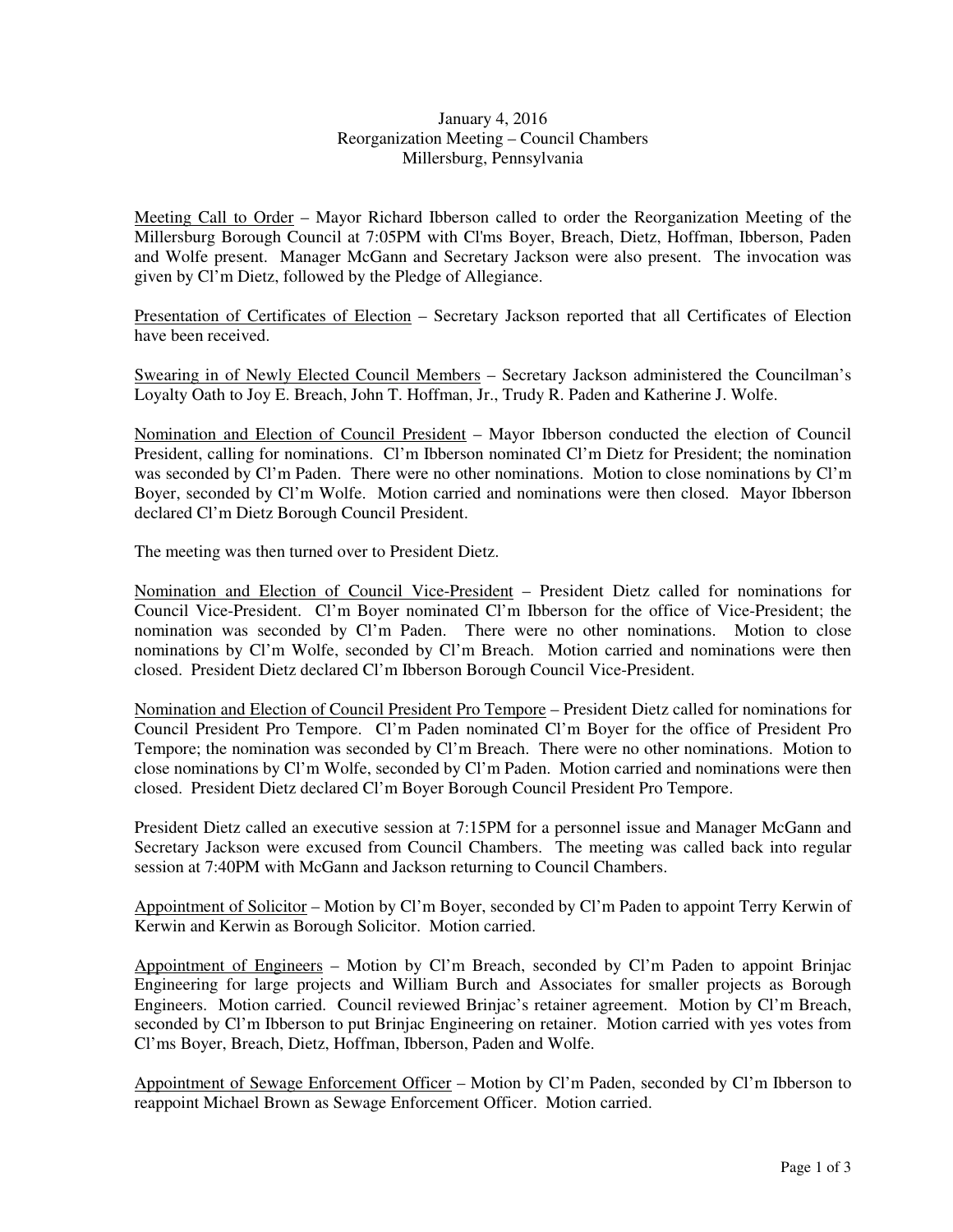Appointment of Auditor – Motion by Cl'm Breach, seconded by Cl'm Ibberson to appoint Zelenkofske Axelrod as Borough Auditor. Motion carried.

Appointment of Building Code Administrator – Motion by Cl'm Boyer, seconded by Cl'm Hoffman to reappoint Light-Heigel & Associates as the Borough's Building Code Administrator. Motion carried.

Appointment of Emergency Management Coordinator and Deputy Emergency Management Coordinator – Motion by Cl'm Breach, seconded by Cl'm Ibberson to reappoint Sean Grimm and John Brabits as Emergency Management Coordinator and Deputy Emergency Management Coordinator respectively. Motion carried.

Appointment of Borough Manager – Motion by Cl'm Breach, seconded by Cl'm Paden to appoint Chris McGann as Borough Manager. Motion carried with one no vote cast by Cl'm Boyer.

Appointment of Secretary-Treasurer – Motion by Cl'm Paden, seconded by Cl'm Breach to appoint Ann Bowman Jackson as Borough Secretary-Treasurer. Motion carried.

## Unfinished Business

Braun Settlement Agreement – Motion by Cl'm Breach, seconded by Cl'm Hoffman to sign the Settlement Agreement and General Release. The settlement check has been cut and signed but is being held while we await further direction from the Borough's attorney.

Police Contract Arbitration Invoice – President Dietz reported that we received an invoice for \$5,002.16 for the neutral arbitrator. Motion by Cl'm Ibberson, seconded by Cl'm Breach to pay the invoice for \$5,002.16 to the arbitrator. Motion carried with yes votes from Cl'ms Boyer, Breach, Dietz, Hoffman, Ibberson, Paden and Wolfe. Secretary Jackson will prepare the new contract incorporating the updated information for Solicitor Kerwin's review.

State Street Storm Sewer Project Easement – Cl'm Boyer requested that Manager McGann schedule another meeting between Borough officials, Borough Engineer Anne Anderson and Ms. Lisi and directed Manager McGann to notify all Cl'ms of meeting details once it is scheduled.

Millersburg Reamer & Tool Property – Cl'm Boyer requested Council's authorization to continue to pursue funding options to enable the Borough to purchase this property. Council granted permission.

## New Business

Review of Policies – Manager McGann will provide the purchasing policy to all Cl'ms at the Council meeting on January  $13<sup>th</sup>$ .

Committee Assignments – Motion by Cl'm Ibberson, seconded by Cl'm Boyer to approve the Committee assignments as follows:

- Economic Development Chairman Dietz, Cl'ms Boyer and Wolfe
- Employee Relations Chairman Wolfe, Cl'ms Dietz and Paden
- Finance Chairman Breach, Cl'ms Ibberson and Wolfe
- Parks & Rec. Chairman Boyer, Cl'ms Paden and Wolfe
- Property Chairman Hoffman, Cl'ms Boyer and Breach
- Public Safety Chairman Ibberson, Cl'ms Breach and Hoffman, Mayor Ibberson
- Streets Chairman Paden, Cl'ms Boyer, Dietz and Hoffman